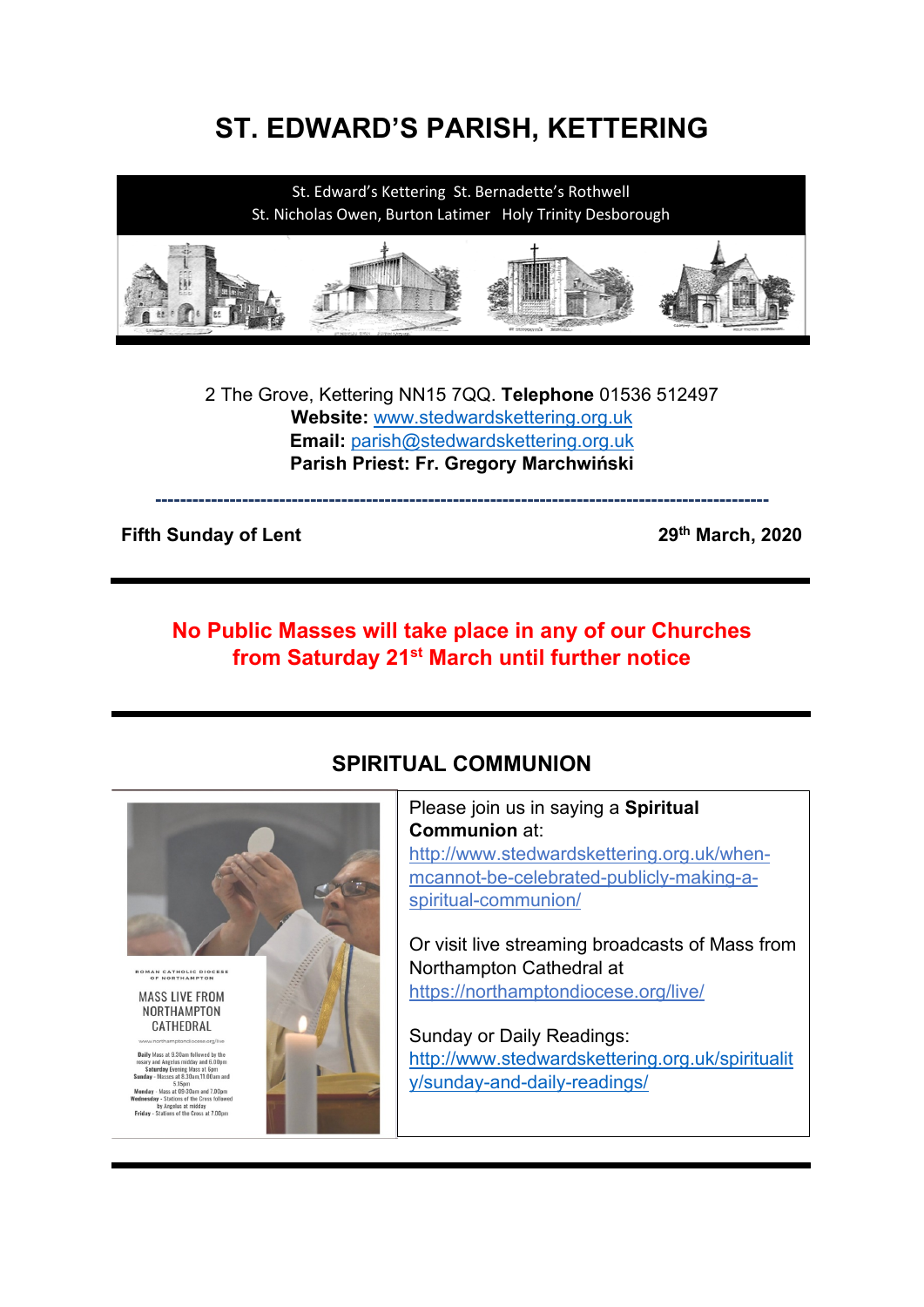### **ADORATION AND URBI ET ORBI BLESSING**



On Friday 27 March, Pope Francis prayed on the steps of St Peter's basilica. Although the square was empty, there was a period of Adoration and readings from Scripture. At the end of the service, the Holy Father imparted his Urbi et Orbi blessing and offered a Plenary indulgence for the COVID-19 pandemic.

He asks that we join together to uphold the universality of prayer, compassion and tenderness. Pope Francis encourages us to "remain united and make our closeness felt – especially with healthcare professionals and those who serve." Please keep an eye on the Vatican News channel for live streaming of events. <https://www.vaticannews.va/en.html>



# **PASTORAL LETTER FROM BISHOP DAVID**

Bishop David's first Pastoral Letter is now available to view on our website at: <http://www.stedwardskettering.org.uk/pastoral-letter-from-bishop-david-24th-march-2020/>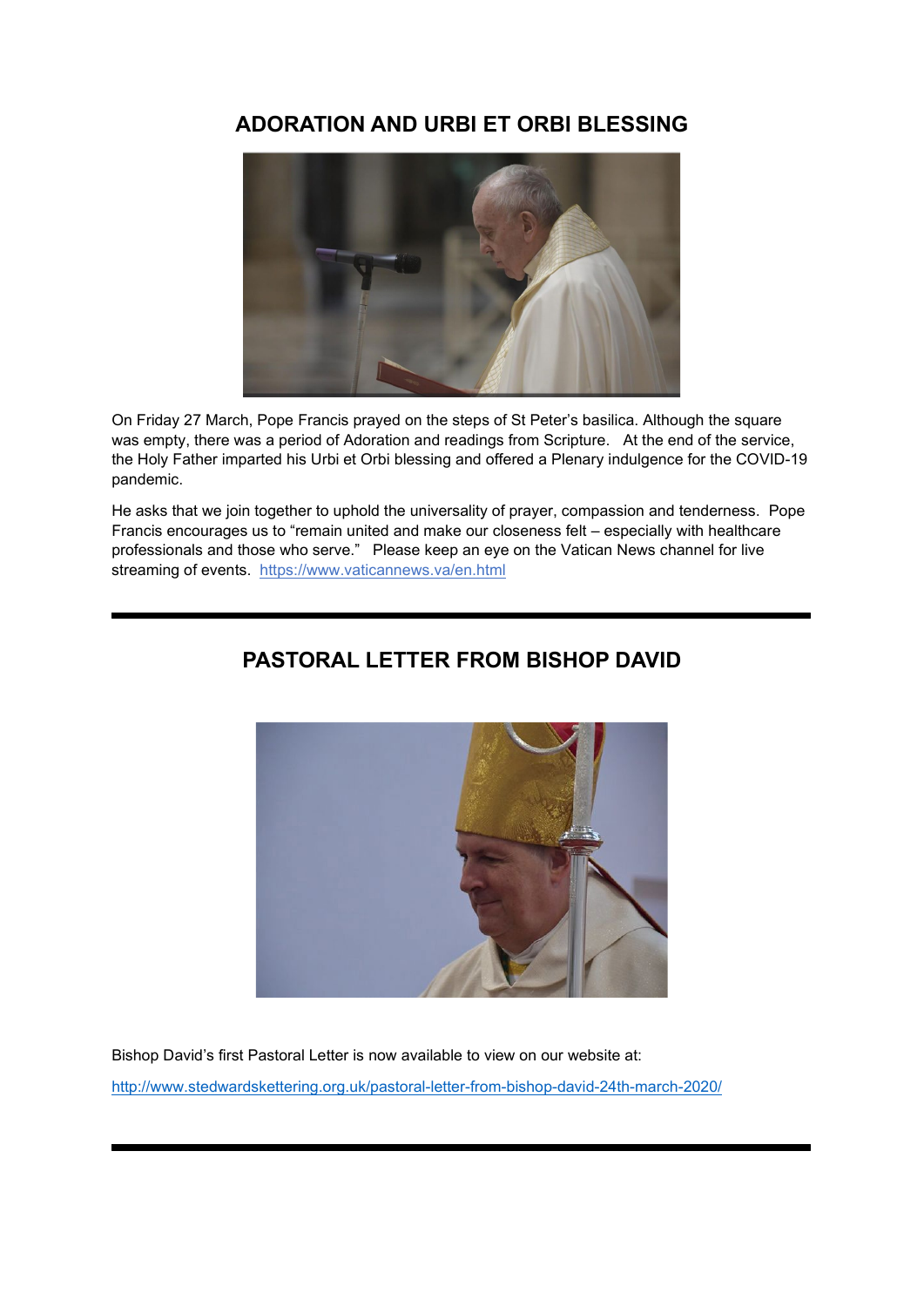### **THIS WEEK'S MASS INTENTIONS**

**Saturday** - Cecelia Devey RIP **Sunday** - Dorothy and Martin Mannion RIP, Father P Bailey - thanksgiving (60 years in priesthood), Irena Nalepa, Antonetta Dipietro and Elvira Buzallo RIP **Monday** - for the Parish **Tuesday** - for the Parish **Wednesday** - Peck and Kelly families RIP **Thursday** - Reg and Joan Barrick RIP **Friday** - for the Parish **Saturday** - for the Parish **Sunday** - for the Parish

To request a Mass Intention please send an email to: [parish@stedwardskettering.org.uk](mailto:parish@stedwardskettering.org.uk)

### **PLEASE PRAY FOR THOSE WHO HAVE RECENTLY DIED**

*Mary Middleton* - her funeral took place on March 26 at the cemetery

*Helena Patricia Krotowski* - her funeral took place on March 27 at the crematorium

------------------------------------------

*Richard Jerome Shinnick* - his funeral will take place on March 31 at Burton Latimer Cemetery

*Helene Simone Hotten* - her funeral will take place on April 1 at the crematorium

*Rose 'Jean' Elsey* - her funeral will take place on April 3 at the crematorium

*Patricia Ives* - her funeral will take place on April 7 at the crematorium

*Anna Giuseppa Santoro* - her funeral will take place on April 7 at the crematorium

*William John Quinn* - his funeral will take place on April 8 at the crematorium

**WEEKLY DONATIONS** Some parishioners have asked how they can maintain their donations which would normally be given via the collection plate. It is true that church income will significantly reduce as a result of the current ban on public liturgies while we are all being asked to stay at home and avoid unnecessary travel. While I will endeavour to keep parish outgoings as low as possible, please could I ask those parishioners who can afford it at this time, and do not currently give by Standing Order, to consider donating online. There are three ways of donating during this crisis so that you do not need to leave home:

### **Online**

This can be done via the Diocesan website which can be found at<https://northamptondiocese.org/> . Scroll down to find the 'Donate' button and follow the instructions on the Catholic Diocese of Northampton Virgin money giving page. By indicating in the notes section of the donate page that the donation is for "St. Edward's Kettering" your donation will go into our parish account with the diocese, and will at the same time help our diocese as a whole. Please note that there is the facility to Gift Aid any donation to your parish if you are a taxpayer. Thank you for any help you can give.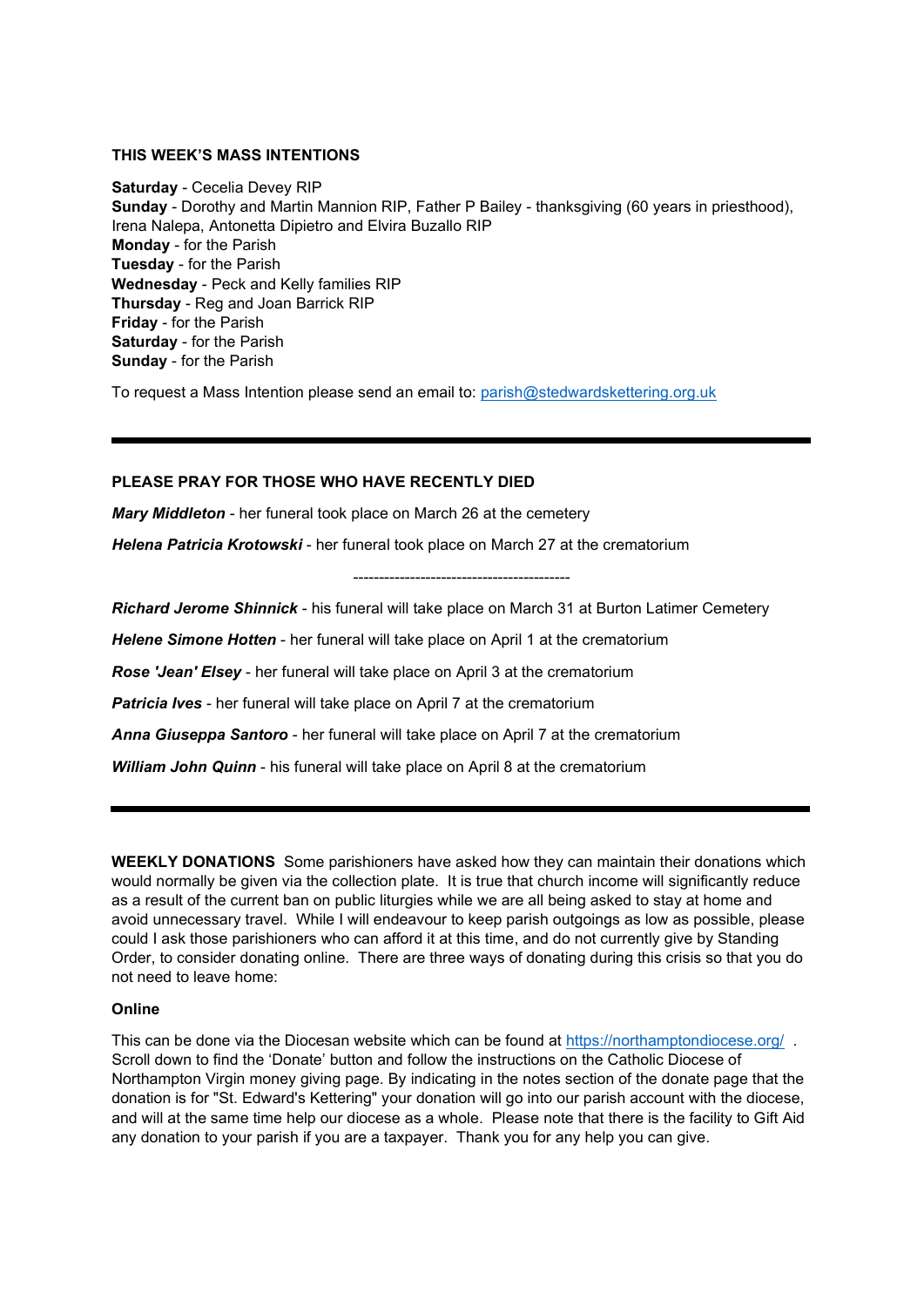### **Standing Order via your own bank**

Alternatively, you can set up a standing order for donations to your parish using your online bank account. The information required to make the donation is as follows.

Bank; NatWest Sort Code; 60-06-11 Account Name; 46898093 Account Name; Northampton Roman Catholic Diocesan Trust

Payment Ref; St. Edward's, Kettering

#### **One-off donation by telephone**

The facility is available in the central office at Bishop's House to take donations by card payments over the phone. As above they would need to be informed at the time of the call where the donation is to be attributed to.



## **HOW WILL WE OBSERVE EASTER THIS YEAR IN THESE DIFFICULT TIMES?**

Here's some guidance from Rome in the form of a decree.

During this difficult time in which we are living because of the COVID-19 pandemic, and considering the impediment to the community celebration of the liturgy in church as per the direction of Bishops for their territories, a number of queries have come to this Congregation concerning the imminent celebration of Easter. In this regard, the following general Indications are offered along with some suggestions for Bishops:

### **1 – Concerning the date of Easter**

Easter is the heart of the entire liturgical year and is not simply one feast among others. The Easter Triduum is celebrated over the arc of three days which is preceded by Lent and crowned by Pentecost and, therefore, cannot be transferred to another time.

### **2 – The Chrism Mass**

Having evaluated the concrete situation in the different countries, the Bishop has the faculty to postpone it to a later date.